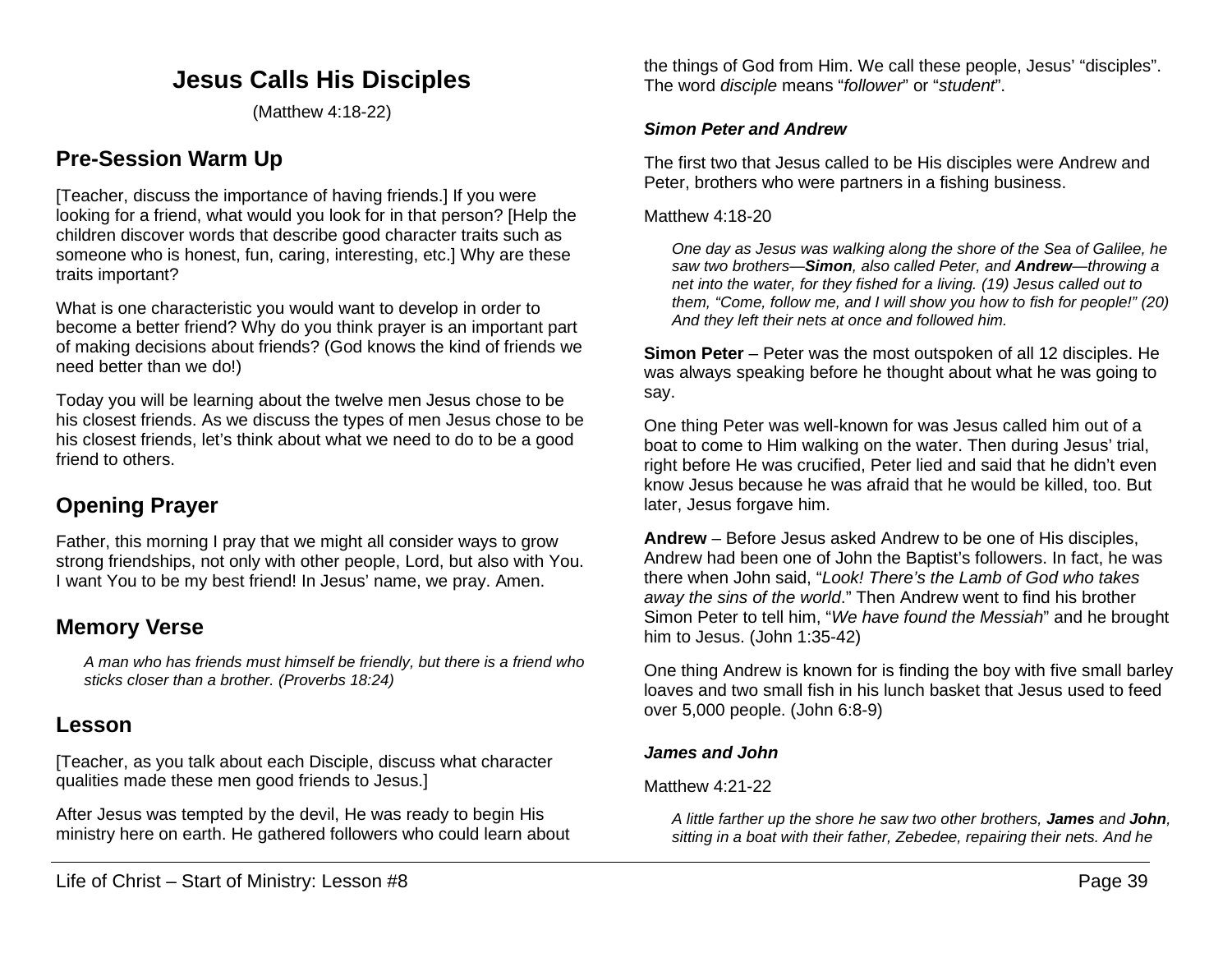*called them to come, too. (22) They immediately followed him, leaving the boat and their father behind.*

**James** – James was John's brother. They were the sons of Zebedee; and they were also called the "*Sons of Thunder*" (Mark 3:17) because of their passion for righteousness (see Luke 9:54). Like Peter and Andrew, James and John were fisherman by trade.

**John** – The disciple named John is not the same as *John the Baptist*. This John wrote five New Testament books: the Gospel of John, First, Second, and Third John, as well as Revelation. These letters told about all the wonderful things he had seen and done while he was Jesus' disciple. All through these books, John never refers to himself by name; he simply calls himself, *the disciple Jesus loved*.

Why do you think these men were willing to drop their nets and follow Jesus immediately? (They trusted Him so they did what He told them to do. They were also hungry for the truth of God.)

## *Philip and Nathanael*

### John 1:43-45

*The next day Jesus decided to go to Galilee. He found Philip and said to him, "Come, follow me." (44) Philip was from Bethsaida, Andrew and Peter's hometown. (45) Philip went to look for Nathanael and told him, "We have found the very person Moses and the prophets wrote about! His name is Jesus, the son of Joseph from Nazareth."*

**Philip** – As soon as Jesus called Philip, he went and found his friend, Nathanael so that he could meet Jesus, too.

One time Jesus tested Philip's faith.

John 6:5-9

*Jesus soon saw a huge crowd of people coming to look for Him. Turning to Philip, He asked, "Where can we buy bread to feed all these people?" (6) He was testing Philip, for He already knew what He was going to do. (7) Philip replied, "Even if we worked for months, we wouldn't have* 

*enough money to feed them!" (8) Then Andrew, Simon Peter's brother, spoke up. (9) "There's a young boy here with five barley loaves and two fish. But what good is that with this huge crowd?"*

Notice it was Andrew who found the boy who was willing to share his lunch. Philip, and all the disciples, looked in amazement as Jesus took five loaves of bread and two fish and fed over 5,000 people.

**Nathanael** – Nathanael was from Cana in Galilee (John 21:2), where Jesus performed His first miracle of turning water into wine. And, he had another name – *Bartholomew*.

When Philip introduced Nathanael to Jesus, Jesus called him "*an Israelite indeed*".

John 1:46-47

*"Nazareth!" exclaimed Nathanael. "Can anything good come from Nazareth?" "Come and see for yourself," Philip replied. (47) As they approached, Jesus said, "Now here is a genuine son of Israel—a man of complete integrity."*

Jesus was saying that Nathanael was someone who truly seeks after God. Jesus knew he sincerely desired to find and follow the truth.

John 1:48-49

*"How do you know about me?" Nathanael asked. Jesus replied, "I could see you under the fig tree before Philip found you." (49) Then Nathanael exclaimed, "Rabbi, you are the Son of God—the King of Israel!"*

So, Nathanael was the first disciple to confess belief in Jesus as the Son of God and Savior.

### *Other Disciples*

Now here's an interesting man…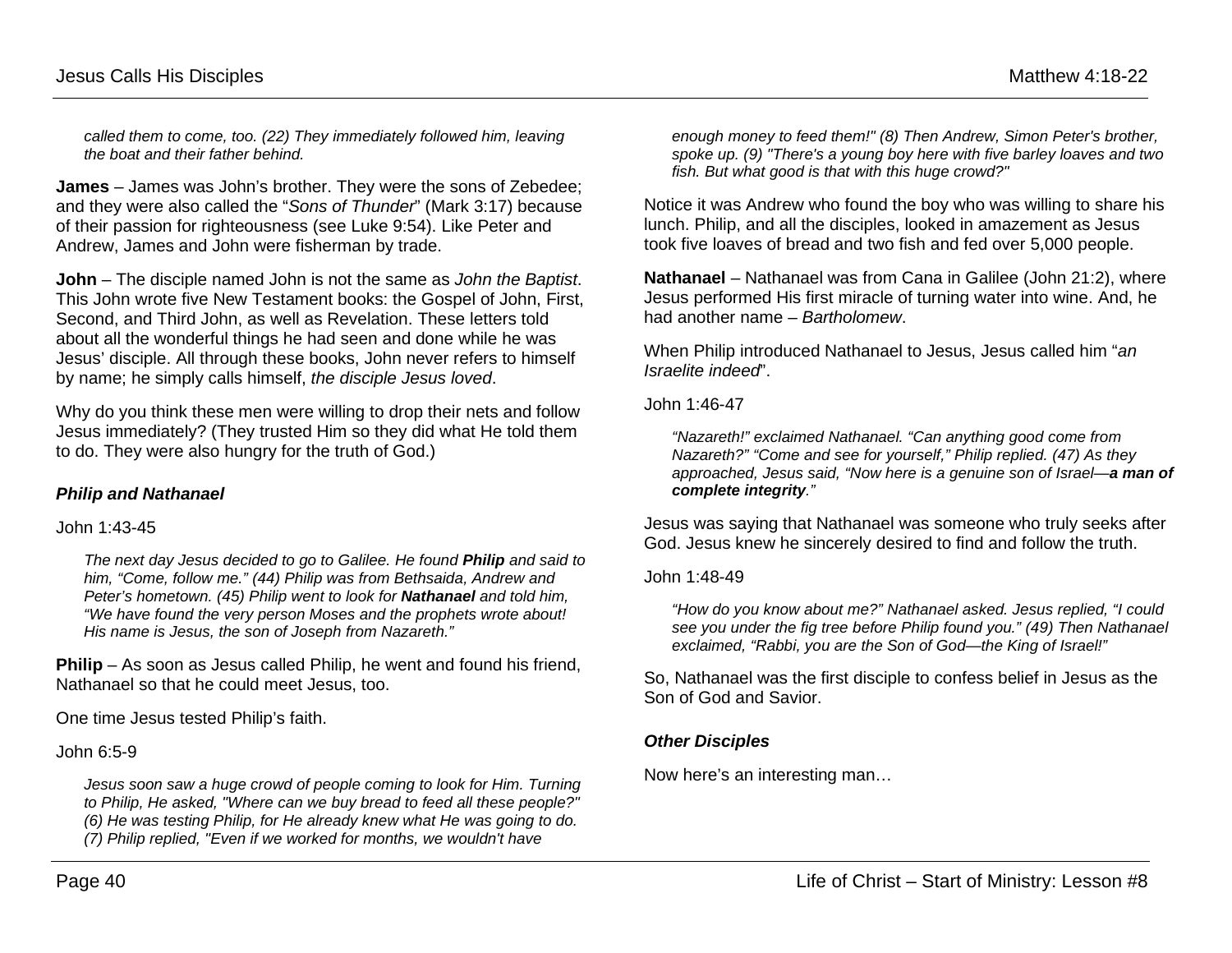#### Matthew 9:9

*As Jesus was walking along, he saw a man named Matthew sitting at his tax collector's booth. "Follow me and be my disciple," Jesus said to him. So Matthew got up and followed him.*

**Matthew** – Matthew is also called *Levi*. Before Jesus called him to be one of his followers, many people hated him because he was a tax collector.

#### Matthew 9:10-11

*Later, Matthew invited Jesus and His disciples to his home as dinner guests, along with many tax collectors and other disreputable sinners. (11) But when the Pharisees saw this, they asked His disciples, "Why does your teacher eat with such scum?"*

Matthew gave a large dinner party for Jesus and invited many other tax collectors so they could meet Jesus, too. But the Pharisees thought it was terrible that Jesus would eat with tax collectors.

**Thomas** – We know two interesting things about Thomas.

#### John 20:24-25

*One of the twelve disciples, Thomas (nicknamed the Twin), was not with the others when Jesus came. (25) They told him, "We have seen the Lord!" But he replied, "I won't believe it unless I see the nail wounds in His hands, put my fingers into them, and place my hand into the wound in His side."*

First of all we know he had a twin brother. Secondly, he had trouble believing that Jesus came back to life after being crucified. That's why many people refer to him as "*Doubting Thomas*".

**James** – James is the also known as *James the Less* or *James the Younger* (Mark 15:40). His father, Alphaeus, and his mother, Mary, were followers of Jesus. So, we know that his whole family were believers in Jesus.

**Thaddeus** – Thaddeus has three names. He is also known as *Jude* or *Judas the Zealot*. His father was James (Luke 6:16).

**Simon** – Is also called *Simon the Zealot* (Luke 6:15). When someone is zealous they are passionately enthusiastic about something. There was a group of Jews in Jesus' time that were called the Zealots. The Zealots were members of a political movement who sought to overthrow the occupying Roman government by military force.

**Judas Iscariot** – Judas was the one in charge of the money bag for Jesus and His 12 disciples (John 13:29). He cared more about money than about serving the Lord. He is the one who, for 30 pieces of silver, turned Jesus in to His enemies so they could arrest Him.

And so it was, the twelve men that we now call Jesus' disciples left everything behind to follow Jesus. When Jesus called them to follow Him, they didn't make excuses; they left at once and followed because they knew that Jesus was the Way, the Truth, and the Life.

Why did Jesus ask these particular men to be His disciples? What character qualities did these men have? (They cared about others, they weren't selfish, and they wanted to share the good news about what Jesus came to earth to do. They wanted people to know Jesus so they could have a more worthwhile life.)

Jesus is calling you and I to follow Him, as well. For us, following Jesus means more than just saying that we are a Christian. We must leave our past behind and commit our future to him.

What are you willing to leave behind to follow after Jesus? He may not be calling you to leave your home, your family and your friends, but God has called you to be one of Jesus' disciples, too, and it may mean that you need to leave something behind. How about a bad temper, or bad language, or a bad attitude? Is there something you need to leave behind to live in a way that is pleasing to God? Maybe God is calling you to leave certain "friends" behind because they are not a good influence on you.